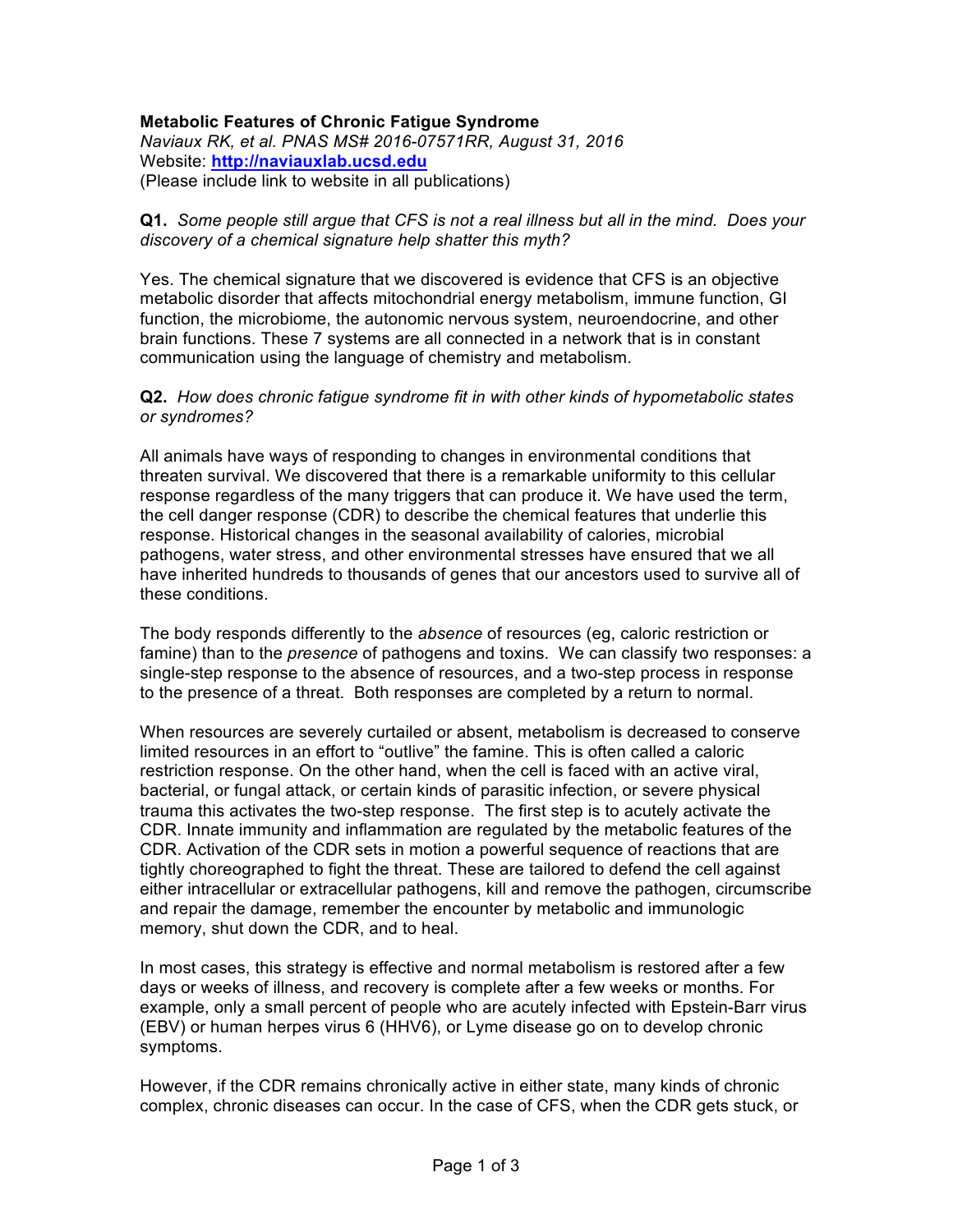is unable to overcome a danger, the body enters into a kind of siege metabolism that further diverts resources away from mitochondria and sequesters or jettisons key metabolites and cofactors to make them unavailable to an invading pathogen. This has the effect of further consolidating the hypometabolic state. When the hypometabolic response to threat persists for more than 6 months, it can cause CFS and lead to chronic pain and disability. Metabolomics now gives us a way to characterize this response objectively, and a way to follow the chemical response to new treatments in systematic clinical trials.

## **Q3.** *You talk about the chemical signature being similar to a state of hibernation. What sort of animals exhibit a similar signature in hibernation?*

I wouldn't use the term hibernation to describe chronic fatigue syndrome. Humans do not hibernate. Hibernation is just one of a handful of hypometabolic states that has been studied in different animals. There are many others that go by names like dauer, diapause, torpor, estivation, caloric restriction, etc. Many environmental stresses will trigger hypometabolism in humans. In our experience, the metabolic signature of dauer is more similar to CFS than some of the other hypometabolic states that have been studied. One of the main points of our metabolomics study of CFS was to give other scientists a new tool to analyze all of these hypometabolic states, developmental stages, and syndromes so that the similarities and differences can be objectively studied, and rational new therapies developed.

# **Q4.** *Are men and women really that different in CFS?*

Yes. About 40-50% of all the metabolites that we measure in our method have a different normal concentration in males and females. This is not all related to testosterone and estrogen. Literally hundreds of metabolites are tuned to different concentrations in men and women. At the pathway level, we found that men and women shared 9 (45%) of the 20 biochemical pathways that were disturbed in CFS patients. Eleven pathways (55%) were more prominent in males or females. We find that to do metabolomics properly, you need to have age- and sex-matched controls. If healthy males and females are lumped together as controls, the power to see metabolic differences in CFS and many other diseases is much decreased. Likewise, the metabolism of a 25-year old male is different from a 35-year old male, and categorically different from a 25-year old female. In each decade of life there are many metabolic changes that occur as part of normal development and aging. When proper age- and sex-matched controls are used, metabolomics is one of the most powerful new tools available to physicians and scientists to study chronic complex disease.

### **Q5.** *How do the metabolic changes you identified in CFS relate to the recent interest in epigenetics and methylation pathways?*

All the covalent chemical modifications of DNA and histones that regulate gene expression are the result of metabolic changes controlled by mitochondria. For example, all DNA and histone methylation depends on the availability of S-Adenosylmethionine (SAMe). Phosphorylation reactions depend on the availability of ATP. Acetylation depends on the availability of Acetyl-CoA. Demethylation depends on the availability of oxygen and alpha-ketoglutarate. Other demethylation reactions require the availability of FAD+ and generate peroxide. Deacetylation depends critically on the availability of NAD+. DNA ADP-ribosylation also depends on the availability of NAD+.